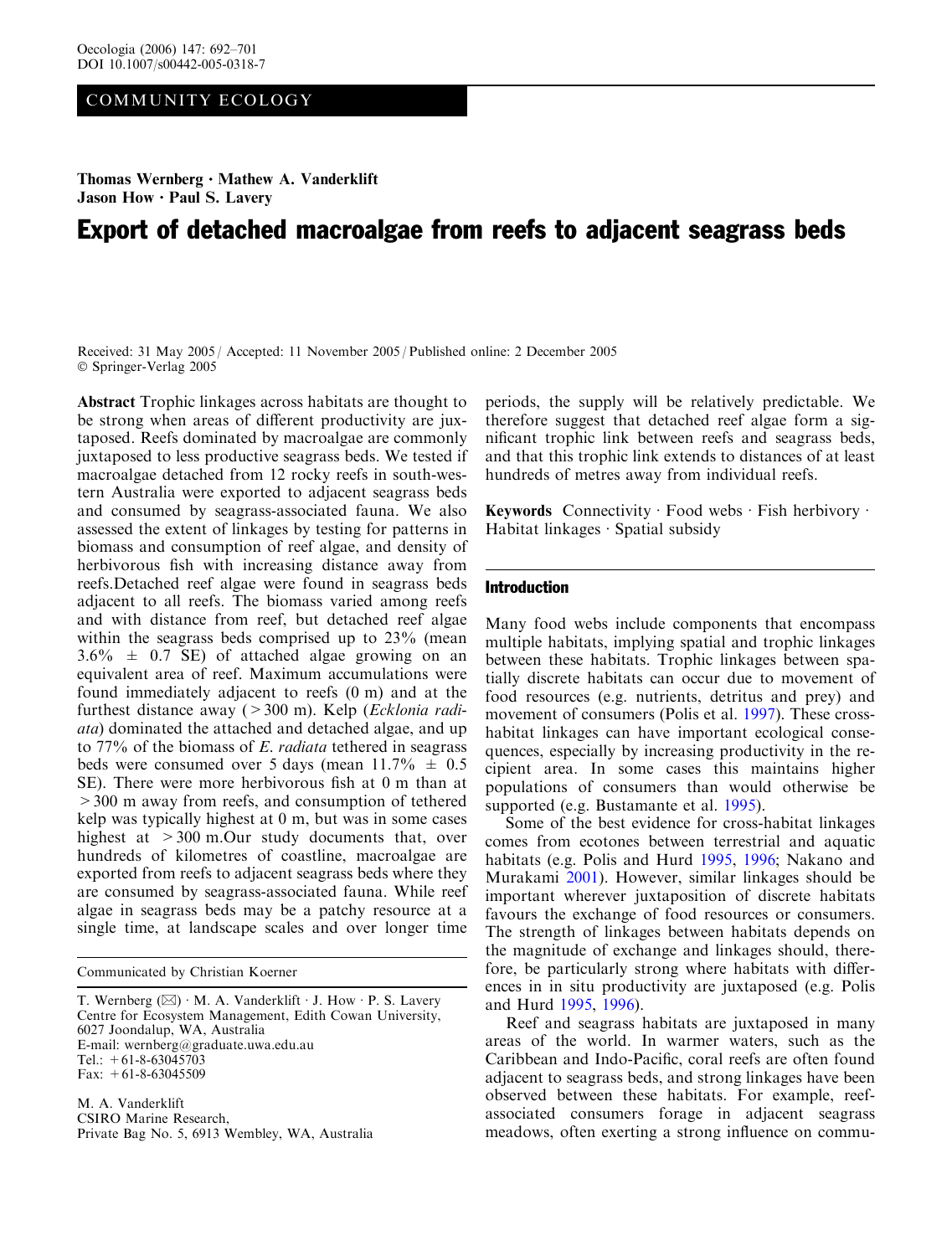<span id="page-1-0"></span>nity structure in the meadows (e.g. Randall [1965;](#page-9-0) Eggleston et al. [1988](#page-8-0)). In turn, the consumers bring organic matter and nutrients back to the reefs, where they can increase productivity (Meyer and Schultz [1985](#page-9-0)).

In temperate waters, such as southern Australia and the Mediterranean Sea, rocky reefs dominated by macroalgae commonly occur adjacent to seagrass beds. Primary productivity of temperate macroalgae is typically 2–4 times higher than that of seagrasses (Mann [1973](#page-9-0); Cambridge and Hocking [1997;](#page-8-0) Cebrian [2004\)](#page-8-0). In addition, the export of primary production from beds of macroalgae is generally higher than from other macrophyte communities, including seagrass beds, where most of the unconsumed primary production tends to accumulate in situ (Cebrian [1999\)](#page-8-0). Macroalgae are frequently detached from reefs during periods of high wave action (Kennelly [1987](#page-8-0); Seymour et al. [1989\)](#page-9-0), and much of this detached biomass ultimately ends up in the surf zone or as wrack on beaches (see review by Kirkman and Kendrick [1997\)](#page-8-0). The export of detached macroalgae from reefs, and the proximity of seagrass beds to the reefs, suggests that a significant proportion of the detached reef algae must pass through, and potentially remain in, the seagrass beds. As algae are generally more nutritious and more easily assimilated (Klumpp et al. [1989](#page-9-0)), and sometimes are preferred over seagrass as a food resource by herbivores (Robertson and Lucas [1983](#page-9-0); Gambi et al. [2000](#page-8-0)), detached reef algae might contribute substantially to seagrass food webs.

In this study we tested if macroalgae detached from rocky reefs in south-western Australia are exported to adjacent seagrass beds. We predicted that the biomass of detached reef algae would decrease with increasing distance from reefs. We also tested whether detached reef algae were consumed in the seagrass beds, and for patterns in the abundance and distribution of one group of consumers, herbivorous fish. We tested for the generality of patterns at twelve reefs separated by up to 200 km.

In temperate Australia, the seagrass genera Posidonia and Amphibolis are the major meadow-formers (Kirkman and Walker [1989](#page-8-0)). Posidonia has a simple strap-like morphology, whereas Amphibolis has a more complex morphology of thin lignified stems that support clusters of small leaves. These differences in shoot and canopy structure may cause differences in how easily detached macroalgae are entangled and retained within the seagrass canopy. We therefore tested the prediction that the more complex canopy of Amphibolis would retain a higher biomass of detached reef algae than the comparatively simple canopy of Posidonia.

## Materials and methods

#### Study area

This study focussed on two locations in south-western Australia—Marmion Lagoon (31°49.4 S, 115°44.0 E) and Jurien Bay (30°17.3 S, 115°02.5 E), 20 and 250 km north of Perth, respectively. In this region, a characteristic feature of the coastline is a series of aeolianite limestone reefs parallel to the coast at distances ranging from 1 to 10 km offshore (Searle and Semeniuk [1985\)](#page-9-0). Extensive seagrass meadows occur around these reefs, and this juxtaposition of reef and seagrass habitat occurs along more than 1,500 km of coastline in south-western Australia (Kirkman and Walker [1989\)](#page-8-0).

Nearshore hydrodynamics in the region are dominated by wind-generated seas and oceanic swell, as the region is microtidal. Winter is characterised by southwesterly swells (Searle and Semeniuk [1985\)](#page-9-0) which as often as 30 times per year can generate wave heights in excess of 4 m (Lemm et al. [1999\)](#page-9-0), sufficient to detach macroalgae from reefs (Thomsen et al. [2004](#page-9-0)). Large swell events also occur occasionally during summer, but this season is predominantly characterised by one of the most predictable wind patterns in the world—strong offshore winds in the morning and strong onshore sea breezes in the afternoon (Masselink and Pattiaratchi [2001\)](#page-9-0). The sea breezes, which also occur in lower frequency during winter, are capable of generating seas in excess of 2 m wave height in a few hours. The combination of the diurnally changing wind directions superimposed on the swell and diffraction/refraction around the ubiquitous reef structures produces complex nearshore circulation patterns.

The reef flora in both locations is dominated by a canopy of the small  $(< 2 \text{ m})$  kelp *Ecklonia radiata* and a diverse assemblage of associated foliose algae (Kendrick [1999;](#page-8-0) Wernberg et al. [2003](#page-9-0)). The seagrass meadows adjacent to the reefs are dominated by four species:

Table 1 Results of ANOVA testing the effects of location (fixed factor) and reef within location (nested random factor) on the biomass (g fw  $m^{-2}$ ) of attached macroalgae

| Source of variation                    |          | All macroalgae                 |              |                | Kelp                |              |                |  |
|----------------------------------------|----------|--------------------------------|--------------|----------------|---------------------|--------------|----------------|--|
|                                        | df       | ΜS                             |              |                | МS                  |              |                |  |
| Location<br>Reef(location)<br>Residual | 10<br>48 | 1639333<br>17112300<br>4805956 | 0.10<br>3.56 | 0.703<br>0.001 | 32429900<br>5712448 | 5.68<br>1.34 | 0.038<br>0.237 |  |

Untransformed data passed tests of equal variances (Cochrans C-test,  $P > 0.05$ ) and normality (visual inspection of residuals).  $P < 0.05$ highlighted in bold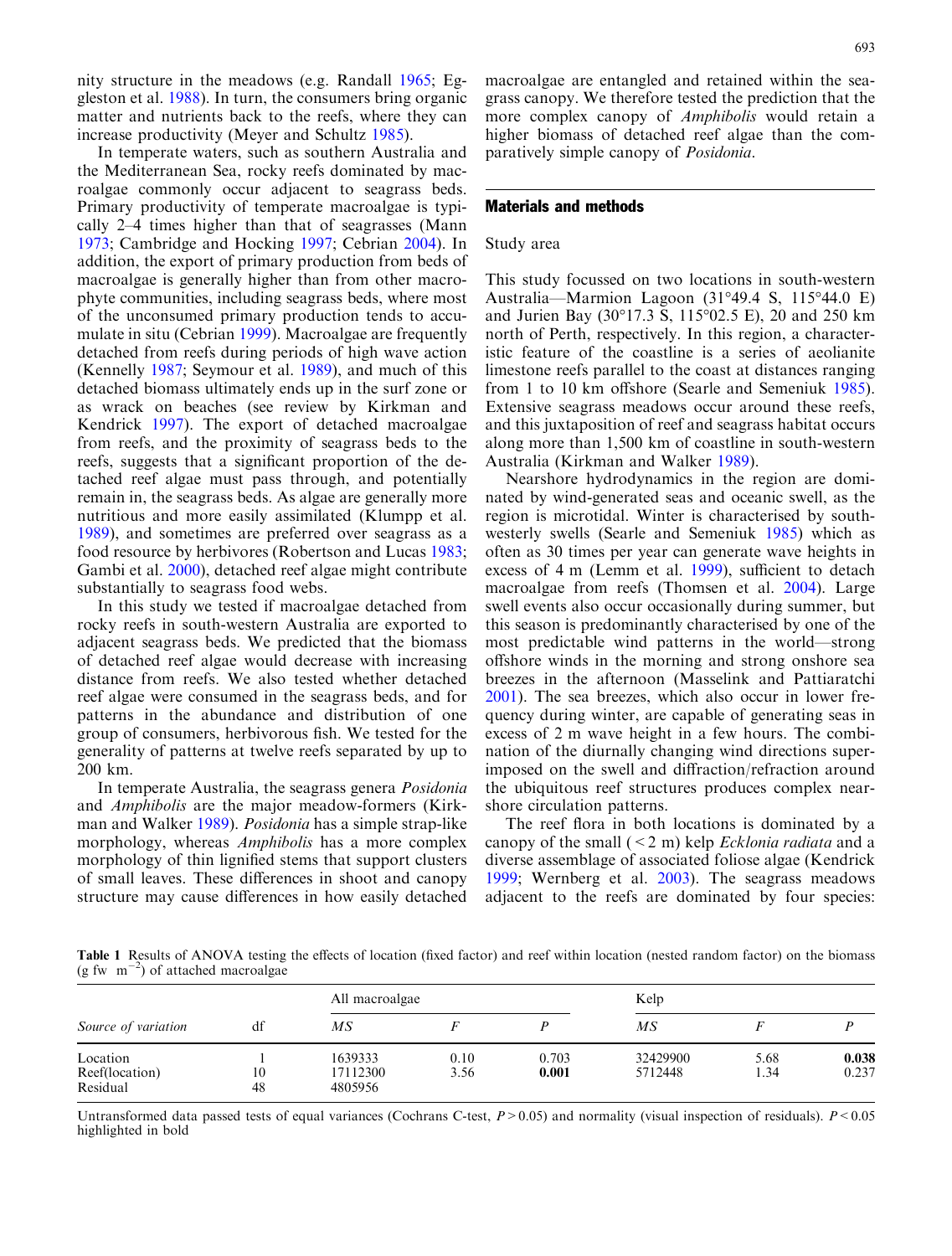Posidonia sinuosa, P. australis, Amphibolis antarctica and A. griffithii.

Export of macroalgae from reefs to adjacent seagrass habitats

To test for patterns in the biomass of detached reef algae, we selected six reefs in each location that all broke the surface. All reefs were several hundred metres across at the widest point. Reefs within locations were generally separated by at least 1 km, the only exception being Whitfords Rock (Marmion Lagoon), for which we sampled opposite ends of the same reef (approximately 300 m apart) as these were dominated by different seagrass species. Reefs were selected so that the adjacent areas were dominated by either Posidonia (three reefs) or Amphibolis (three reefs). The direction of sampling followed the distribution of seagrasses. This was usually, but not always, towards the shore. Sampling was done at depths ranging from 1.5 to 8 m on reefs and in seagrass beds near reefs, and 4–9 m in seagrass beds at the furthest distance away from reefs. Reefs were sampled between 3 and 13 March 2004 in Jurien Bay and between 26 March and 14 April 2004 in Marmion Lagoon.

At each reef, we collected detached reef algae (macroalgae that had an obvious reef origin) from five distances relative to the reef: on the reef itself, 0 m (i.e. immediately adjacent to the reef), 10 m, 50 m and >300 m away into the adjacent seagrass beds. The furthest distance ranged from 300 to 1,100 m away from reef, sampling the first continuous meadow beyond the 300 m mark. At each distance, all loose-laying reef algae within ten haphazardly positioned  $1 \text{ m}^2$  quadrats were collected by hand. The loose-laying algae were dominated by species clearly originating from the reefs and it was possible to distinguish these from algae growing epiphytically on seagrasses, based on our previous experience (Vanderklift and Lavery [2000;](#page-9-0) Lavery and Vanderklift [2002;](#page-9-0) Wernberg et al. [2003](#page-9-0)). Macroalgae attached to the reefs were quantified by handpicking all erect macroalgae ( $>$  5 cm) within five 0.25 m<sup>2</sup> quadrats on each reef. All algae were subsequently sorted into four groups: kelp (E. radiata), other brown algae, red algae and green algae, and were then weighed (fresh weight).

Consumption of reef algae in adjacent seagrass habitats

To test for patterns in the consumption of reef-derived algae in seagrass beds, we used tethered pieces of E. radiata. We chose this species because of its dominance in both the attached and detached algae, and because it is known to be consumed by a variety of herbivores (Robertson and Lucas [1983;](#page-9-0) Steinberg [1995](#page-9-0); Moran and Clements [2002;](#page-9-0) Hill et al. [2003](#page-8-0)). For this component of the study we selected four reefs in each location, two adjacent to Posidonia meadows and two adjacent to

Amphibolis meadows. Pieces of kelp (10–15 g fresh weight) were attached with clothes-pegs to thin steel rods pushed into the sand, and left for 5 days. Each piece of kelp was blotted with paper tissue and weighed (fresh weight) before and after deployment. Consumption was calculated as the relative change in biomass (% loss). At each reef we deployed eight replicate tethers at each of the same distances as those used in the survey of drift biomass, with the exception that we did not deploy tethers on the reef itself. Treatments to separate autogenic changes in biomass were not included as preliminary in situ tests showed these to be negligible (mean loss  $1.57\% \pm 0.29$  SE,  $n=32$ ) and undetectable  $(t_{(30,0.05)}=0.23; P=0.82)$ , when herbivores were excluded.

### Abundance of herbivorous fish

We quantified the abundances of herbivorous fish along transects adjacent to reefs (0 m) and far away from reefs  $(>300 \text{ m})$  at the same sites as the tethering experiments. At each reef a diver experienced with identification of the local fish fauna swam two  $25 \times 5$  m<sup>2</sup> belt transects on three separate days, yielding six replicates incorporating both spatial and temporal variability.

#### Statistical model

The significance of patterns in biomass of detached reef algae, abundance of herbivorous fishes, and consumption of tethered kelp were tested using mixed effects ANOVA, with the main effects of location (fixed factor, two levels), seagrass canopy type (fixed factor, two levels), reef (nested within location and seagrass type, three levels for each combination) and distance (fixed factor, five levels for detached reef algae, two levels for abundance of herbivorous fish, four levels for consumption). Linear regression was done to test relationships between variables using mean values. Patterns in the biomass of attached macroalgae on the reef were tested with a nested ANOVA, with the main effects of location (fixed factor, two levels) and reef (nested within location, six levels per location). We had no expectations of differences between locations, but included this factor to increase the spatial replication and thus the generality of our findings.

### **Results**

Biomass of attached and detached reef algae

The total biomass of attached algae was not significantly different between Marmion Lagoon and Jurien Bay (overall mean 3.44 kg fw  $m^{-2} \pm 0.51$  SE, Table [1\)](#page-1-0), but there were significant differences from reef to reef within locations (Table [1,](#page-1-0) Fig. [1\)](#page-3-0). Unlike the total biomass of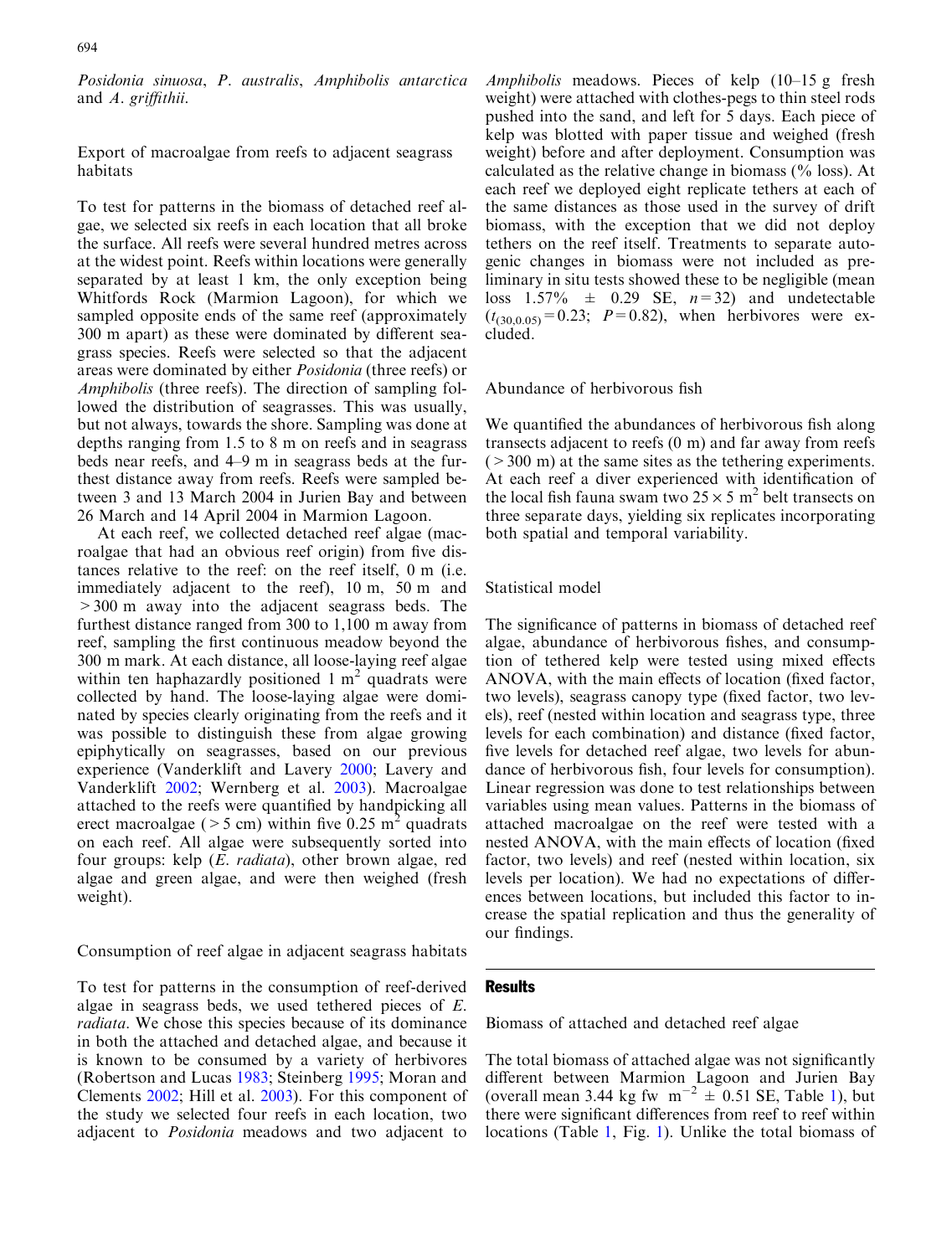<span id="page-3-0"></span>

Fig. 1 Mean biomass ( $\pm$  SE) of attached (n=5) and detached (n=10) reef algae in Marmion Lagoon and Jurien Bay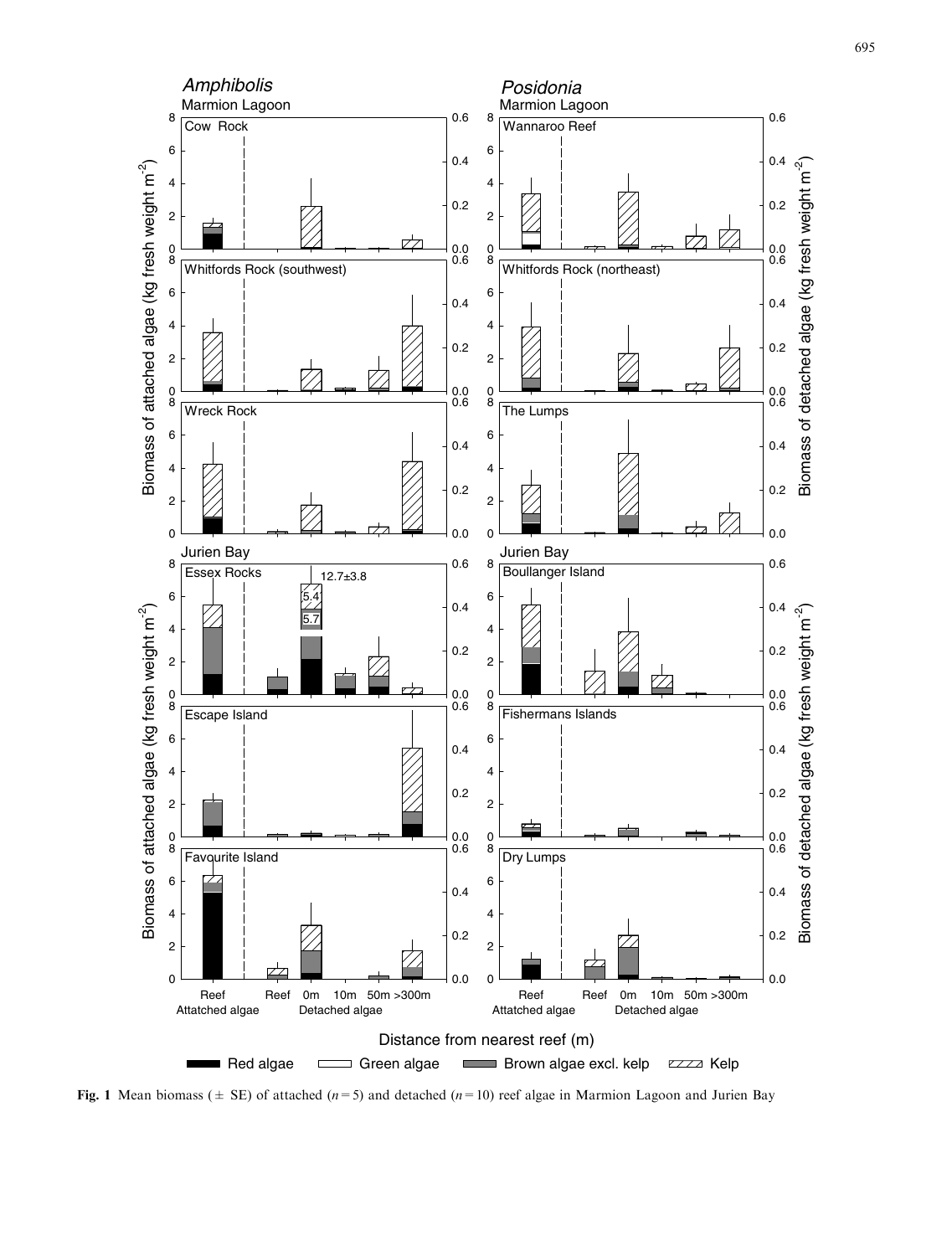Table 2 Results of ANOVA testing the effect of location (fixed factor), seagrass type (fixed factor), reef within location and seagrass type (nested random factor) and distance (fixed factor) on biomass (g fw  $\rm{m^{-2}}$ ) of detached macroalgae

| Source of variation                | df  | All macroalgae |       |                  | Kelp  |       |       |
|------------------------------------|-----|----------------|-------|------------------|-------|-------|-------|
|                                    |     | MS             | F     | $\boldsymbol{P}$ | MS    | F     | P     |
| Location                           |     | 8.78           | 2.51  | 0.152            | 53.55 | 4.91  | 0.058 |
| Seagrass                           |     | 2.05           | 0.59  | 0.466            | 5.30  | 0.49  | 0.506 |
| $Reef(L \times S)$                 |     | 3.50           | 5.67  | 0.000            | 10.91 | 3.31  | 0.001 |
| Distance                           | 4   | 21.89          | 11.95 | 0.000            | 82.65 | 14.67 | 0.000 |
| $L \times S$                       |     | 9.18           | 2.62  | 0.144            | 13.76 | 1.26  | 0.294 |
| $L \times D$                       | 4   | 3.11           | 1.70  | 0.175            | 8.24  | 1.46  | 0.237 |
| $S \times D$                       | 4   | 4.11           | 2.24  | 0.087            | 13.17 | 2.34  | 0.076 |
| $\text{Reef}(L \times S) \times D$ | 32  | 1.83           | 2.97  | 0.000            | 5.64  | 1.71  | 0.010 |
| $L \times S \times D$              | 4   | 0.63           | 0.34  | 0.846            | 4.15  | 0.74  | 0.574 |
| Residual                           | 540 | 0.62           |       |                  | 3.30  |       |       |

Data were transformed (Log  $x+1$ ) and subsequently passed tests of equal variances (Cochrans C-test,  $P > 0.05$ ) and normality (visual inspection of residuals).  $P < 0.05$  highlighted in bold

all attached algae, the biomass of attached kelp (E. radiata) was significantly different between the two locations, but not among reefs within location (Table [1\)](#page-1-0): the biomass of attached kelp was higher in Marmion Lagoon (mean of 2.25 kg fw m<sup>-2</sup>  $\pm$  0.46 SE) than Jurien Bay (mean of 0.78 kg fw  $m^{-2} \pm 0.41$  SE). Kelp also accounted for a greater proportion of the total biomass in Marmion Lagoon:  $47 \pm 7$  % (mean  $\pm$  SE) versus  $16 \pm 6$  % in Jurien Bay.

The biomass of detached reef algae varied from reef to reef and with distance from reef, but not between locations (overall mean 0.33 kg fw  $m^{-2} \pm 0.05$  SE) or between Posidonia and Amphibolis meadows (Table 2). However, there was also a statistically significant interaction between reef and distance, indicating that the patterns of distribution of detached reef algae with distance were not consistent at all reefs (Table 2). With few exceptions though, pair-wise comparisons among distances for each reef (Table [3](#page-5-0)) showed that the biomass of detached reef algae at 0 m was significantly different from all other distances—at most reefs this was because the highest biomass of detached reef algae occurred at 0 m (Fig. [1](#page-3-0)). The biomass of detached reef algae at 0 m was always higher than on the reef and at 10 and 50 m (this difference was usually significant), and usually greater than at  $>300$  m; the biomass at 0 m was significantly higher than at  $>300$  m at 5 of the 12 reefs. There was generally little difference in the biomass of detached reef algae on the reef and at the 10 and 50 m distances. The biomass of detached reef algae at >300 m showed inconsistent patterns, being significantly higher than the biomass of detached reef algae at other distances at some reefs and being significantly lower at others. Importantly, this demonstrates that at some places there were substantial accumulations of detached reef algae in the seagrass meadows up to hundreds of metres from the nearest reef.

The amount of detached kelp at Marmion was typically higher than at Jurien, although this pattern was narrowly non-significant ( $P < 0.06$ ; Table 2). Patterns with distance from reef were qualitatively similar

to those for total detached reef algae, with the biomass at 0 m typically higher than other distances (Table [3\)](#page-5-0). There were also substantial accumulations of detached kelp at distances  $>300$  m from the reefs (Fig. [1\)](#page-3-0).

The amount of detached reef algae present in adjacent seagrass habitats at the various distances away from the reefs generally varied between 1 and 15% (overall mean 3.6%  $\pm$  0.7 SE, maximum 23%) of the biomass of attached algae in an equivalent area on the nearest source reefs. There was no relationship between biomass of attached algae on the nearest reef and biomass of detached reef algae at any distance  $(r^2 < 0.15, P > 0.2)$ . Patterns in detached kelp alone were very similar to those shown by the total detached macroalgae.

The proportion of biomass of kelps was greater in the detached than in the attached assemblage in both Marmion Lagoon (88%  $\pm$  2 SE in the drift vs. 47%  $\pm$  7 SE in the attached assemblage) and Jurien Bay (44%  $\pm$ 9 SE vs.  $16\% \pm 6$  SE).

#### Fish abundance

Five taxa of herbivorous fish were encountered in the seagrass meadows. Silver drummers (Kyphosus sydneyanus) yielded the highest densities, but were only encountered at two reefs, one in each location (Fig. [2\)](#page-5-0). Scalyfins (*Parma* spp.) were found around all reefs except The Lumps in Marmion Lagoon where no fish were recorded over seagrass. Scalyfins were not identified to species, but were dominated by western scalyfin (Parma mccullochi). Herring cale (Odax cyanomelas), rainbow cale (Odax acroptilus) and fuscous rabbitfish (Siganus fuscescens) were only seen occasionally (Fig. [2](#page-5-0)). There were almost always more herbivorous fish at 0 m than at >300 m (The Lumps was the only exception), but analyses indicated that the magnitude of this difference varied significantly among reefs (Table [4\)](#page-6-0). There were no statistically significant differences between locations, or between Amphibolis and Posidonia meadows.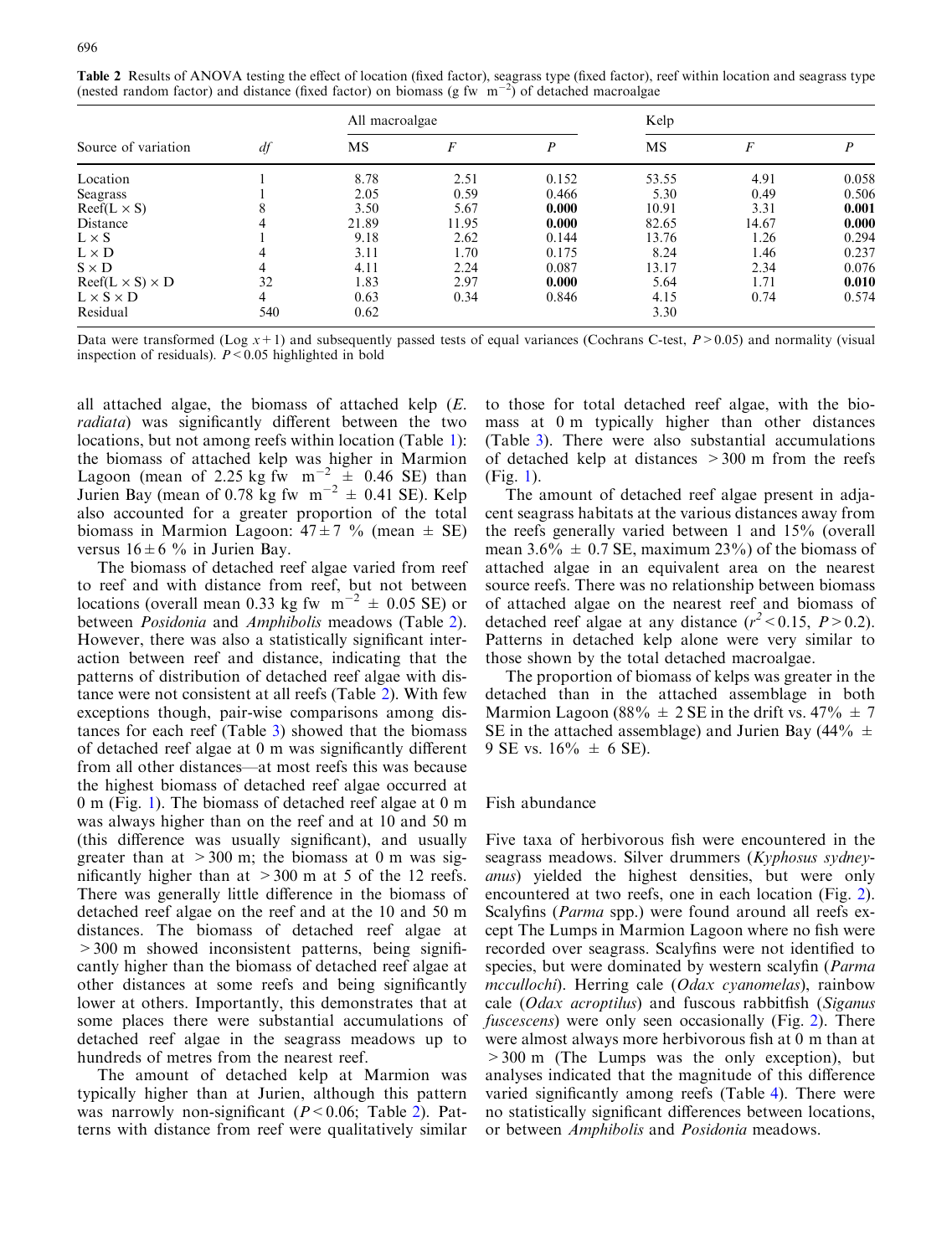<span id="page-5-0"></span>Table 3 Summary of results of pair-wise comparisons (SNK-tests) of biomass at all reefs where there was a significant effect of distance

| Comparison                     | Number of reefs     |               |  |  |
|--------------------------------|---------------------|---------------|--|--|
|                                | Detached reef algae | Detached kelp |  |  |
| $0 \text{ m} > \text{reef}$    | 7(58%)              | 4(33%)        |  |  |
| $0 > 10$ m                     | 8(67%)              | 4(33%)        |  |  |
| $0 > 50$ m                     | 7(58%)              | 4(33%)        |  |  |
| $0 >$ > 300 m                  | 5(42%)              | 3(25%)        |  |  |
| $10 \text{ m} > \text{reef}$   | $1(8\%)$            |               |  |  |
| $10 > 300$ m                   | 2(17%)              |               |  |  |
| $50 > 10$ m                    | $1(8\%)$            |               |  |  |
| $50 > 300$ m                   | $1(8\%)$            |               |  |  |
| $>300 \text{ m} > \text{reef}$ | 3(25%)              | 2(17%)        |  |  |
| $>300 > 0$ m                   | 1(8%)               | 1(8%)         |  |  |
| $>300 > 10$ m                  | 3(25%)              | 2(17%)        |  |  |
| $>300 > 50$ m                  | 2(25%)              | $1(8\%)$      |  |  |

The numbers and percentage of significant  $(P < 0.05)$  comparisons

The total biomass of attached macroalgae on the reef itself was negatively related to the density of herbivorous fish at 0 m; this pattern was significant  $(r^2 = 0.59)$ ,  $P=0.03$  $P=0.03$ ,  $n=8$ ; Fig. 3).

#### Consumption of drift

Overall, the consumption of tethered kelp was significantly higher in Jurien Bay (mean  $17.2\% \pm 4.6$  SE) than in Marmion Lagoon (mean  $6.2\% \pm 3.5$  $6.2\% \pm 3.5$  SE) (Table 5, Fig. [4\)](#page-7-0). There were no differences in consumption of kelp between Amphibolis and Posidonia meadows. Consumption did vary with distance from reef, but not in a consistent way—consumption was significantly higher at 0 m at some reefs (Table [6\)](#page-7-0), but in some cases was highest at  $>300$  m. At most distances at most reefs, there was just less than 10% consumption of tethered kelp over the 5 days deployment (Fig. [4](#page-7-0)). However, at some distances on half of the reefs there was between 25 and 75% consumption. There was a significant positive relationship between mean consumption and the mean density of herbivorous fish at 0 m  $(r^2 = 0.92, P < 0.001)$ , but not at  $>$  [3](#page-6-0)00 m ( $r^2$  = 0.16,  $P > 0.3$ ; Fig. 3).

## **Discussion**

Our study documents that detached reef algae are exported to adjacent seagrass beds where they are consumed by seagrass-associated fauna. Accumulations of detached reef algae were found in seagrass beds adjacent to all reefs. In some places the biomass of detached reef algae was up to 23% (overall mean  $3.6\% \pm 0.7$  SE) of the biomass of attached algae in an equivalent area on the nearest reef. There was no simple relationship between the biomass of detached reef algae and distance from the nearest reef because maximum accumulations were found either at 0 m or  $>300$  m away. The kelp E. radiata dominated the attached and the detached algae, and up to 77% (overall mean  $11.7\% \pm 0.5$  SE) of the

biomass of E. *radiata* tethered in seagrass beds was consumed over a 5-day period.

The large quantities of detached algae and the high rates of consumption suggest that this might form a considerable trophic link between reefs and adjacent seagrass habitats. In some places the spatial extent of this trophic link extends more than 300 m away from the reefs. This pattern was present across the  $\sim$ 200 km spatial extent of our study.

Biomass of attached and detached reef algae

There were no significant overall differences between locations in biomass of either attached or detached reef



Fig. 2 Mean abundance of herbivorous fish ( $\pm$  SE,  $n=6$ ) in seagrass meadows adjacent to reefs in Marmion Lagoon and Jurien Bay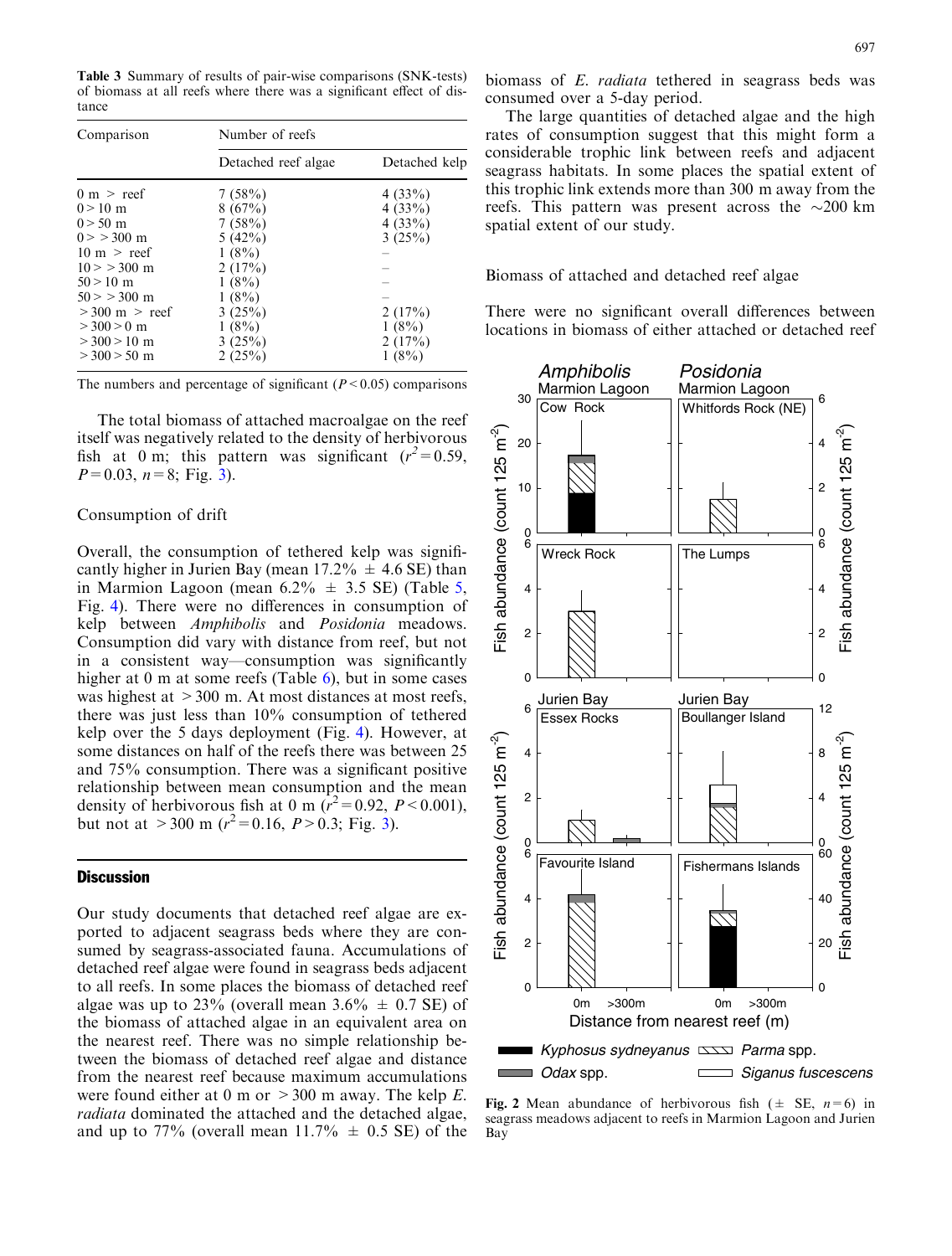<span id="page-6-0"></span>

| Source of variation          | df |        |       |                  |  |
|------------------------------|----|--------|-------|------------------|--|
|                              |    | MS     | F     | $\boldsymbol{P}$ |  |
| Location                     |    | 0.3443 | 0.67  | 0.459            |  |
| Seagrass                     |    | 0.0322 | 0.06  | 0.814            |  |
| $\text{Reef}(L \times S)$    |    | 0.5126 | 8.43  | 0.000            |  |
| <b>Distance</b>              |    | 8.2578 | 15.20 | 0.018            |  |
| $L \times S$                 |    | 1.9899 | 3.88  | 0.120            |  |
| $L \times D$                 |    | 0.2759 | 0.51  | 0.515            |  |
| $S \times D$                 |    | 0.0139 | 0.03  | 0.881            |  |
| Reef $(L \times S) \times D$ |    | 0.5433 | 8.93  | 0.000            |  |
| $L \times S \times D$        |    | 2.1670 | 3.99  | 0.116            |  |
| Residual                     | 80 | 0.0608 |       |                  |  |

Data were transformed (Log  $x+1$ ) and subsequently passed tests of equal variances (Cochrans C-test,  $P > 0.05$ ) and normality (visual inspection of residuals).  $P < 0.05$  highlighted in bold

algae, but there were differences between individual reefs within each location. These differences are likely to be caused by environmental variations among reefs. For example, in south-western Australia algal assemblages have been shown to vary between reefs with different geology (Harman et al. [2003;](#page-8-0) Kendrick et al. [2004\)](#page-8-0), wave exposure (Phillips et al. [1997](#page-9-0); Goldberg and Kendrick [2004](#page-8-0)) and vertical relief (Harman et al. [2003;](#page-8-0) Kendrick et al. [2004\)](#page-8-0). Differences in wave exposure and geology might also cause differences in the abundance of detached algae by influencing algal detachment rates (Thomsen and Wernberg [2005\)](#page-9-0).

Ecklonia radiata was a dominant component of the attached and detached reef algae at both locations.



Fig. 3 Relationship between the densities of herbivorous fish in seagrass meadows immediately adjacent to reefs and the biomass of attached macroalgae growing on the reefs, and the mean consumption of tethered pieces of kelp in seagrass immediately adjacent to the reefs  $(0 \text{ m})$  and  $> 300 \text{ m}$  away from the reefs

Interestingly, the proportion of E. *radiata* was more than twice as great in the detached relative to the attached assemblage, probably reflecting that the large, tough kelps are more easily dislodged (Thomsen and Wernberg [2005](#page-9-0)), disintegrate slower and perhaps are less readily eaten than the smaller, more delicate foliose red and green algae that may be more palatable than brown algae (Montgomery and Gerkin [1980\)](#page-9-0).

Our results are temporally restricted because they reflect patterns during a short period of the late austral summer. Importantly, however, weather conditions during this time of year are generally benign, and are dominated by south-westerly sea breeze conditions (Searle and Semeniuk [1985\)](#page-9-0). Dislodgment of reef algae occurs mainly during storms (e.g. Seymour et al. [1989\)](#page-9-0) so the supply of detached reef algae to the seagrass beds is probably positively correlated with storm frequency and intensity. Our estimates of abundance of detached reef algae within the seagrass beds are, therefore, likely to be conservative estimates, and patterns during other times of the year, for example when winter storms dominate the weather, might be different.

The type of seagrass canopy did not have any effect on the patterns of distribution of detached reef algae within the seagrass beds. It has previously been shown that shoot size and density may have relatively little influence on the amount of macroalgae accumulated within strap-like seagrasses (Bell et al. [1995\)](#page-8-0) such as *Posidonia*. It appears from our results that even the stark difference in seagrass shoot morphology between *Posidonia* and *Am*phibolis does not have any influence on the ability of the seagrass canopy to retain drifting algae. One simple explanation could be that in relatively dense meadows, where the bulk of water flow is directed to the roof of the canopy (Granata et al. [2001\)](#page-8-0), detached algae do not percolate into the canopy but simply tumble across it.

# Spatial extent of export

There was no simple negative relationship between the biomass of detached reef algae and distance from reef and we therefore reject the hypothesis that the biomass of detached reef algae decreases away from reefs. Although there was considerable variability among reefs in the pattern of distribution of detached reef algae with increasing distance from reefs, some trends were present. First, there was no correlation between the biomass of attached algae on reefs and detached reef algae at any distance. Second, at most reefs, the greatest accumulations of detached reef algae occurred immediately adjacent to the reef (0 m). Third, at many reefs there were considerable accumulations at the farthest distance  $(>300 \text{ m})$ . These patterns indicate that the amount of detached reef algae available to consumers in the seagrass meadow cannot be predicted even immediately adjacent to reefs and thus that the accumulation of detached reef algae is influenced by factors other than simply what is on the reefs and the distance away from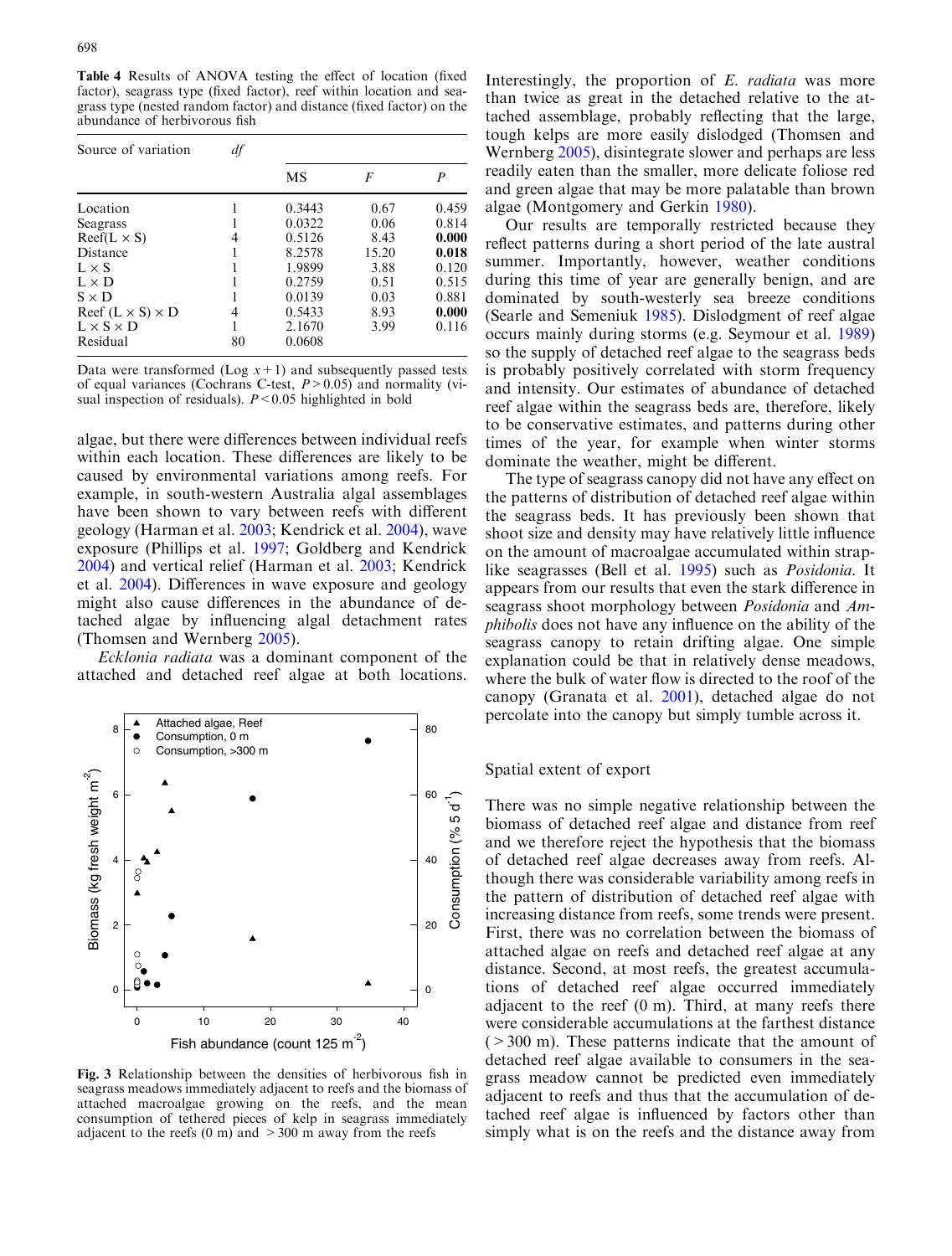699

<span id="page-7-0"></span>Table 5 Results of ANOVA testing the effect of location (fixed factor), seagrass type (fixed factor), reef within location and seagrass type (nested random factor) and distance (fixed factor) on the consumption (% 5 day<sup>-1</sup>) of kelp tethers

| Source of variation                | df  |         |       |       |  |  |
|------------------------------------|-----|---------|-------|-------|--|--|
|                                    |     | MS      | F     | D     |  |  |
| Location                           |     | 91.2625 | 22.15 | 0.009 |  |  |
| Seagrass                           |     | 1.1612  | 0.28  | 0.624 |  |  |
| $\text{Reef}(L \times S)$          |     | 4.1207  | 7.72  | 0.000 |  |  |
| Distance                           |     | 6.3706  | 1.60  | 0.241 |  |  |
| $L \times S$                       |     | 6.1488  | 1.49  | 0.289 |  |  |
| $L \times D$                       |     | 3.0508  | 0.77  | 0.535 |  |  |
| $S \times D$                       |     | 0.1393  | 0.03  | 0.991 |  |  |
| $\text{Reef}(L \times S) \times D$ | 12  | 3.9829  | 7.46  | 0.000 |  |  |
| $L \times S \times D$              |     | 12.9734 | 3.26  | 0.060 |  |  |
| Residual                           | 224 | 0.5338  |       |       |  |  |

Data were transformed (Log  $x+1$ ) and subsequently passed tests of equal variances (Cochrans C-test,  $P > 0.05$ ) and normality (visual inspection of residuals).  $P < 0.05$  highlighted in bold

this source. Consequently, the linkages between reef and seagrass habitats appear complex and may take place over considerable distances. For example, reef geomorphology and seabed topography may affect local water circulation patterns (Granata et al. [2001\)](#page-8-0) and, thus, redistribution of detached algae around individual reefs and within seagrass beds; accumulations at the foot of the reef appear to be associated with holes and crevices trapping the algae (personal observation). Algae in these accumulations are probably transient, carried away by the flow created when waves and currents hit the reef, to



Fig. 4 Mean consumption ( $\pm$  SE,  $n=8$ ) of tethered pieces of kelp (Ecklonia radiata) at different distances away from reefs and into adjacent seagrass meadows

accumulate further away where the water also tend to be deeper and thus calmer.

Abundance of herbivorous fish and consumption of drift algae

More herbivorous fish were found near reefs than far from reefs, a similar result to that reported by Howard ([1989](#page-8-0)). Immediately adjacent to reefs (0 m), there was a strong positive correlation between the densities of herbivorous fish and the rates of consumption—at the two reefs where herbivorous fish were abundant, consumption exceeded 50%. The most abundant fish species recorded at these two reefs was  $K$ . sydneyanus, which feeds predominantly on brown algae (Rimmer and Wiebe [1987](#page-9-0); Moran and Clements [2002](#page-9-0)). These patterns, and our observations of fish bites, suggest that much of the consumption we recorded on the tethered kelps was due to herbivorous fish.

We recorded few herbivorous fish far from the reef, yet consumption at some places exceeded 30% in 5 days. Our observations of the grazing marks indicate that this was also due to consumption by fish, but we are unsure of the identity of the species involved. Consumption by K. sydneyanus is unlikely, as this is a reef-associated species with fidelity to high-relief limestone reefs

Table 6 Summary of results of pair-wise comparisons (SNK-tests) of % consumption at all reefs where there was a significant effect of distance

| Comparison    | Number of reefs |  |  |
|---------------|-----------------|--|--|
| $0 > 10$ m    | 2(25%)          |  |  |
| $0 > 50$ m    | 3(38%)          |  |  |
| $0 >$ > 300 m | 2(25%)          |  |  |
| $>300>0$ m    | 1(13%)          |  |  |
| $>300 > 10$ m | 2(25%)          |  |  |
| $>300 > 50$ m | 2(25%)          |  |  |
|               |                 |  |  |

Listed are the number of reefs where the comparisons were significant ( $P < 0.05$ ) and the percentages of total number of reefs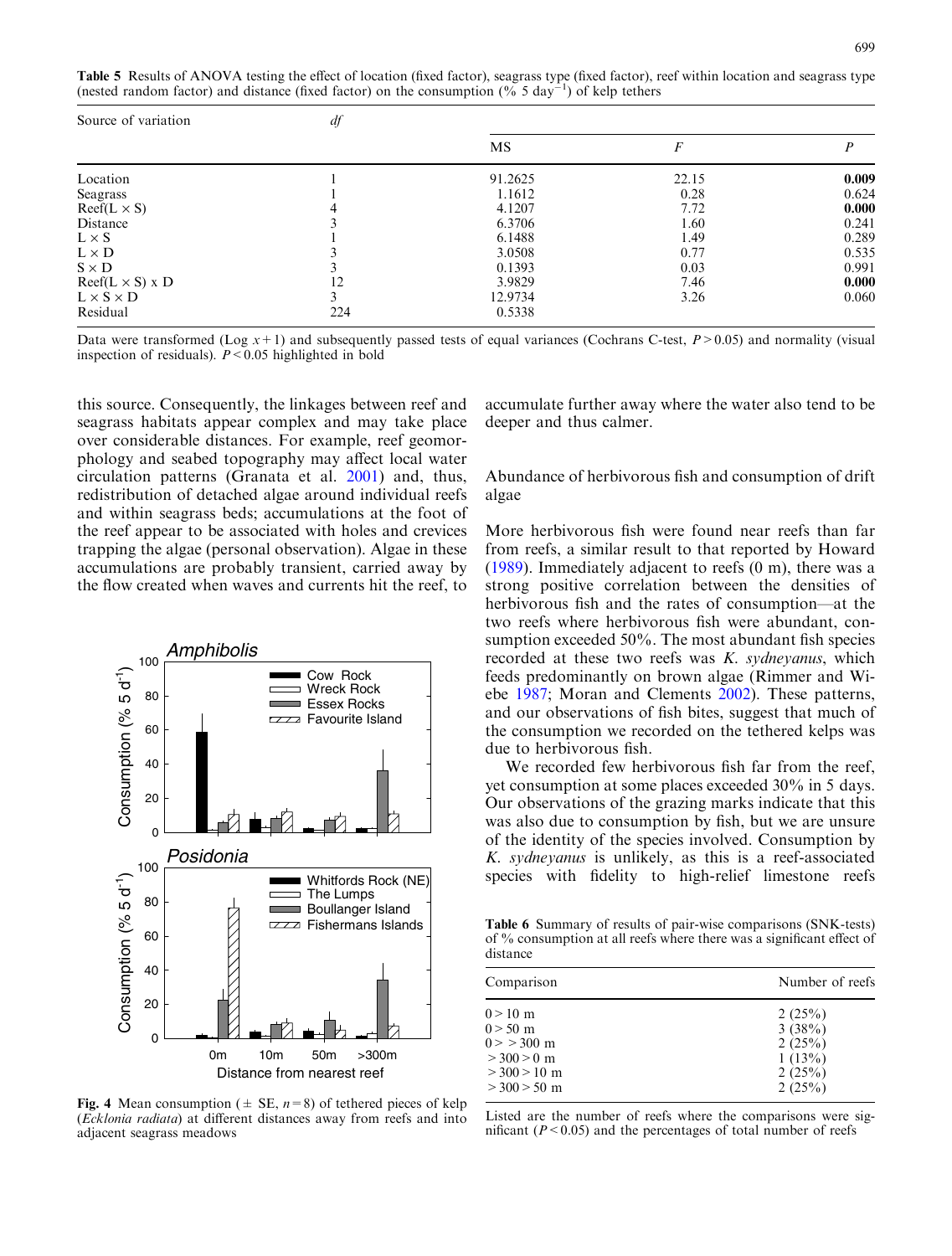<span id="page-8-0"></span>(Howard 1989; Harman et al. 2003). Several species of odacids are commonly found within Posidonia and Amphibolis beds (Hyndes et al. 2003). Most are relatively small, well camouflaged and have a cryptic behaviour, hiding within the canopy. These fishes could have been overlooked in the visual transects, and might account for the grazing of the kelp tethers.

Small invertebrates such as amphipods are unlikely to have consumed significant amounts of kelp on the tethers because these animals usually require the kelp to be broken down into smaller fragments (Robertson and Lucas [1983;](#page-9-0) Norderhaug et al. [2003\)](#page-9-0). Total consumption of detached macroalgae in the seagrass beds is therefore likely to be considerably higher than our estimates when including invertebrate consumption of more heavily degraded macroalgae over longer time periods.

Another pattern worth noting was the negative relationship between the density of herbivorous fish immediately adjacent to the reefs (0 m) and the biomass of attached macroalgae on the reefs. The pattern of association alone does not give us insights as to the nature of the relationship, but the high rates of grazing on our tethered pieces of kelp at some places support the idea that herbivorous fish, when in high densities, might exert an influence on the biomass of attached macroalgae. We cannot, of course, discount the possibility that some feature of the reefs influence both the macroalgae and the fish. If fish grazing does, however, influence the attached algal assemblage, it can also have indirect effects on the strength of reef–seagrass linkages over large spatial extents by modifying the availability of algae to be exported.

Detached macroalgae form a trophic link between reefs and seagrasses

Ecosystem function may depend more on the diversity of habitats and their interactions than on the diversity of individual species (Giller et al. 2004; Hawkins 2004), and consequently, Hawkins (2004) emphasised the need to measure the magnitude and spatial extent of cross-habitat linkages. We found the distribution of detached reef algae within seagrass beds adjacent to reefs to be spatially variable, with some areas containing large accumulations, and other areas containing relatively little. Detached reef algae in seagrass beds at a single time is therefore a patchy resource. However, at landscape scales, and over longer time periods, the supply of detached macroalgae is likely to be relatively predictable. We suggest that detached reef algae form a significant trophic link to seagrass beds in south-western Australia and that this trophic link extends to distances of at least hundreds of metres away from individual reefs.

Acknowledgements This research was supported by the Australian Research Council, the Department of Environmental Protection (Western Australia) and Edith Cowan University. We thank Lachlan MacArthur, Tim Daly, Cameron Sim, Kirsten Wiseman, Andrew Tennyson and Matt Kletzcowski for assistance in the field. Phillip England provided insightful comments on the manuscript. The work detailed in this paper comply with the laws of Australia.

#### References

- Bell SS, Hall MO, Robbins BD (1995) Toward a landscape approach in seagrass beds: using macroalgal accumulation to address questions of scale. Oecologia 104:163–168
- Bustamante RH, Branch GM, Eekhout S (1995) Maintenance of an exceptional intertidal grazer biomass in South Africa: subsidy by subtidal kelps. Ecology 76:2314–2329
- Cambridge ML, Hocking PJ (1997) Annual primary production and nutrient dynamics of the seagrasses Posidonia sinuosa and Posidonia australis in south-western Australia. Aquat Bot 59:277–295
- Cebrian J (1999) Patterns in the fate of production in plant communities. Am Nat 154:449–468
- Cebrian J (2004) Role of first-order consumers in ecosystem carbon flow. Ecol Lett 7:232–240
- Eggleston DB, Grover JJ, Lipcius RN (1988) Ontogenetic diet shifts in Nassau Groper: trophic linkages and predatory impact. Bull Mar Sci 63:111–126
- Gambi MC, Zupo V, Buia MC, Mazzella L (2000) Feeding ecology of Platynereis dumerilii (Auduin & Milne-Edwards) in the seagrass Posidonia oceanica system: the role of the epiphytic flora (Polychaeta, Nereidae). Ophelia 53:189–202
- Giller PS, Hillebrand H, Berninger U-G, Gessner MO, Hawkins SJ, Inchausti P, Inglis C, Leslie H, Malmqvist B, Monaghan MT, Morin PJ, O'Mullan G (2004) Biodiversity effects on ecosystem functioning: emerging issues and their experimental test in aquatic environments. Oikos 104:423–436
- Goldberg NA, Kendrick GA (2004) Effects of island groups, depth, and exposure to ocean waves on subtidal macroalgal assemblages in the Recherche Archipelago, Western Australia. J Phycol 40:631–641
- Granata TC, Serra T, Colomer J, Casamitjana X, Duarte CM, Gacia E (2001) Flow and particle distributions in a nearshore seagrass meadow before and after a storm. Mar Ecol Prog Ser 218:95–106
- Harman N, Harvey ES, Kendrick GA (2003) Differences in fish assemblages from different reef habitats at Hamelin Bay, southwestern Australia. Mar Freshw Res 54:177–184
- Hawkins SJ (2004) Scaling up: the role of species and habitat patches in functioning of coastal ecosystems. Aquatic Conserv. Mar Freshw Ecosyst 14:217–219
- Hill NA, Blount C, Poore AGB, Worthington D, Steinberg PD (2003) Grazing effects of the sea urchin Centrostephanus rodgersii in two contrasting rocky reef habitats: effects of urchin density and its implications for the fishery. Mar Freshw Res 54:691–700
- Howard RK (1989) The structure of a nearshore fish community of Western Australia: diel patterns and the habitat role of limestone reefs. Environ Biol Fish 24:93–104
- Hyndes GA, Kendrick AJ, MacArthur LD, Stewart E (2003) Differences in the species- and size-composition of fish assemblages in three distinct seagrass habitats with differing plant and meadow structure. Mar Biol 142:1195–1206
- Kendrick GA (1999) Western Australia. In: Andrew N (ed) Under southern seas—the ecology of Australia's rocky reefs. University of New South Wales Press Ltd., Sydney pp 50–57
- Kendrick GA, Harvey E, Wernberg T, Harman N, Goldberg N (2004) The role of disturbance in maintaining diversity of benthic macroalgal assemblages in southwestern Australia. Jap J Phycol (Sorui) 52:5–9
- Kennelly SJ (1987) Physical disturbances in an Australian kelp community. I. Temporal effects. Mar Ecol Prog Ser 40:145–153
- Kirkman H, Kendrick GA (1997) Ecological significance and commercial harvesting of drifting and beach-cast macro-algae and seagrasses in Australia: a review. J App Phycol 9:311–326
- Kirkman H, Walker DI (1989) Regional studies Western Australian seagrass. In: Larkum AWD, McComb AJ, Shepherd S (eds) Biology of seagrasses—a treatise on the biology of seagrasses with special reference to the Australian region. Elsevier, Amsterdam pp 157–181